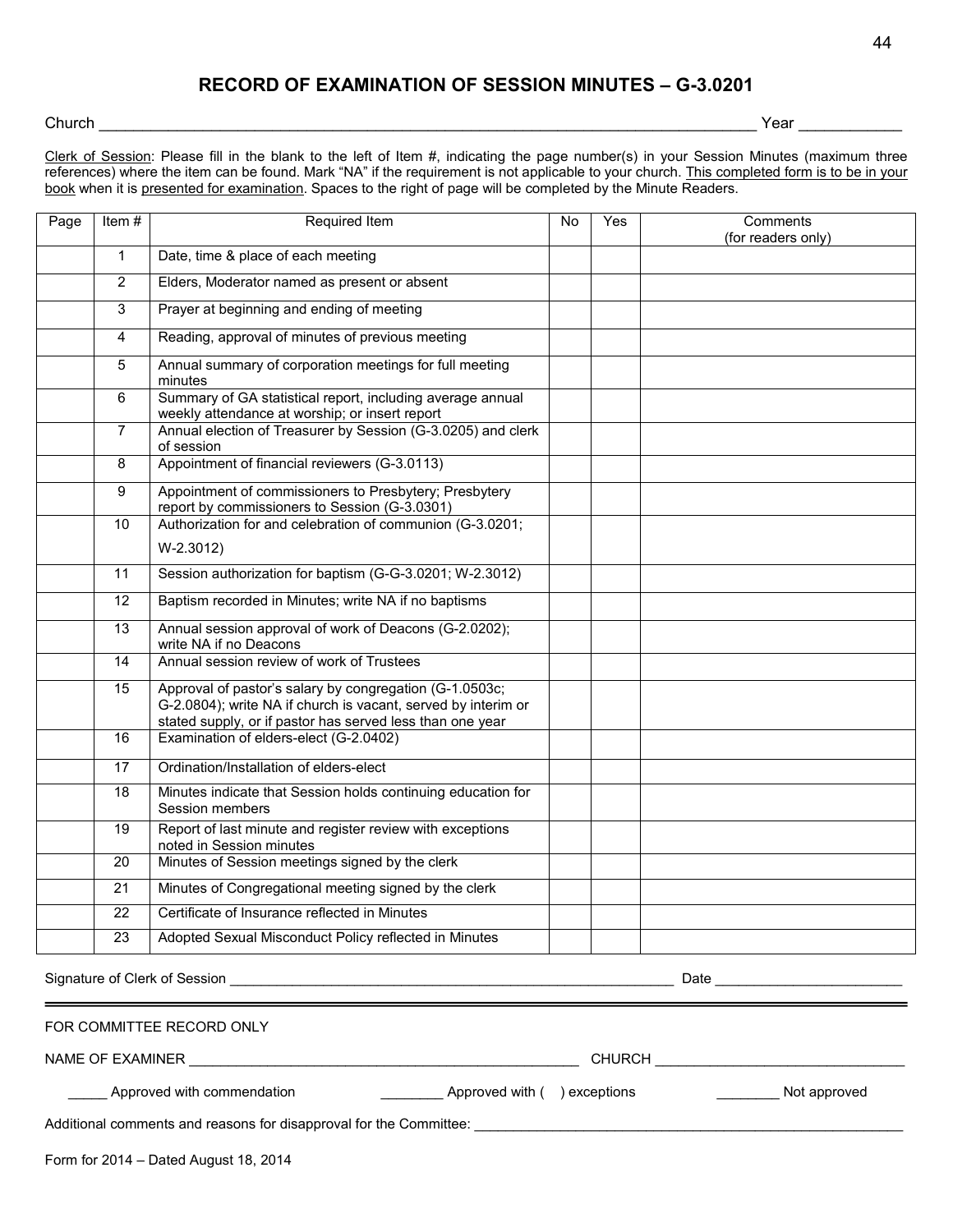### **EXAMINATION OF ROLLS AND REGISTER**

#### Church \_\_\_\_\_\_\_\_\_\_\_\_\_\_\_\_\_\_\_\_\_\_\_\_\_\_\_\_\_\_\_\_\_\_\_\_\_\_\_\_\_\_\_\_\_\_\_\_\_\_\_\_\_\_\_\_\_\_\_\_\_\_\_\_\_\_\_\_\_\_\_\_\_\_\_\_ Year \_\_\_\_\_\_\_\_\_\_\_\_

Clerk of Session: Please fill in the column indicating the page number in your Session Minutes (maximum three references) where Session action matching the entries in the Rolls and Register can be found. No item should appear in the rolls and register until action is taken by Session and the item is entered in the Session Minutes. Your rolls and register are being read for the past year only. Mark "NA" if the requirement is not applicable to your church. This form is to be in your books when they are presented for examination.

| Register<br>Section           | <b>Minutes</b><br>Page Ref | #              | Required Item                                                                                                                | <b>No</b> | Yes              | Comments<br>(for readers only) |
|-------------------------------|----------------------------|----------------|------------------------------------------------------------------------------------------------------------------------------|-----------|------------------|--------------------------------|
| Pastor                        |                            | $\mathbf{1}$   | Is name of present pastor (interim, stated supply) entered?                                                                  |           |                  |                                |
|                               |                            | $\overline{2}$ | Is present class of elders entered with term of service?                                                                     |           |                  |                                |
|                               |                            | 3              | Is date of ordination entered for new elders?                                                                                |           |                  |                                |
|                               |                            | 4              | Is place & date of ordination entered for transferred elders?                                                                |           |                  |                                |
| Deacons                       |                            | 5              | Is present class of deacons entered with terms of service?                                                                   |           |                  |                                |
|                               |                            | 6              | Is date & place of ordination entered for new deacons?                                                                       |           |                  |                                |
| <b>Trustees</b>               |                            | $\overline{7}$ | Is present class of trustees entered with term of service?                                                                   |           |                  |                                |
| Chron<br>Roll                 |                            | 8              | Are new members listed in chronological order?                                                                               |           |                  |                                |
|                               |                            | 9              | Does roll show date of removal when members are deleted?                                                                     |           |                  |                                |
|                               |                            | 10             | Are transferred members deleted from roll with date and<br>place of transfer?                                                |           |                  |                                |
|                               |                            | 11             | Are deaths noted with dates?                                                                                                 |           |                  |                                |
| Alpha<br>Roll                 |                            | 12             | Are new members listed in alphabetical roll with reference<br>number to chronological roll?                                  |           |                  |                                |
| <b>Affil Roll</b>             |                            | 13             | Are affiliate members listed with date of Session action?                                                                    |           |                  |                                |
| Inactive                      |                            | 14             | Does former inactive roll (no longer included) show that all<br>listed were either restored to active membership or deleted? |           |                  |                                |
| Baptism<br>Roll               |                            | 15             | Are all infant baptisms recorded with birth date?                                                                            |           |                  |                                |
|                               |                            | 16             | Does baptism roll show parents' names and mother's maiden<br>name?                                                           |           |                  |                                |
|                               |                            | 17             | Are all adult baptisms recorded?                                                                                             |           |                  |                                |
|                               |                            |                |                                                                                                                              |           |                  |                                |
|                               |                            |                |                                                                                                                              |           |                  |                                |
| Marriage<br>Roll              |                            | 18             | Does Register show all marriages conducted on church<br>property?                                                            |           |                  |                                |
|                               |                            | 19             | Does Register show all marriages conducted by ministerial<br>staff?                                                          |           |                  |                                |
|                               |                            | 20             | Are members married elsewhere, not by your ministerial staff,<br>recorded in register?                                       |           |                  |                                |
| Signature of Clerk of Session |                            |                |                                                                                                                              |           | <b>Date Date</b> |                                |

 $\bot$  , and the set of the set of the set of the set of the set of the set of the set of the set of the set of the set of the set of the set of the set of the set of the set of the set of the set of the set of the set of t

| FOR COMMITTEE RECORD ONLY |  |
|---------------------------|--|
|---------------------------|--|

NAME OF EXAMINER \_\_\_\_\_\_\_\_\_\_\_\_\_\_\_\_\_\_\_\_\_\_\_\_\_\_\_\_\_\_\_\_\_\_\_\_\_\_\_\_\_\_\_\_\_\_\_\_\_\_ CHURCH \_\_\_\_\_\_\_\_\_\_\_\_\_\_\_\_\_\_\_\_\_\_\_\_\_\_\_\_\_\_\_\_

\_\_\_\_\_ Approved with commendation \_\_\_\_\_\_\_\_\_\_\_\_\_\_\_\_\_\_\_\_\_\_Approved with ( ) exceptions \_\_\_\_\_\_\_\_\_\_\_\_\_\_\_\_ Not approved

Additional comments and reasons for disapproval for the Committee: \_\_\_\_\_\_\_\_\_\_\_\_\_\_\_\_\_\_\_\_\_\_\_\_\_\_\_\_\_\_\_\_\_\_\_\_\_\_\_\_\_\_\_\_\_\_\_\_\_\_\_\_\_\_\_